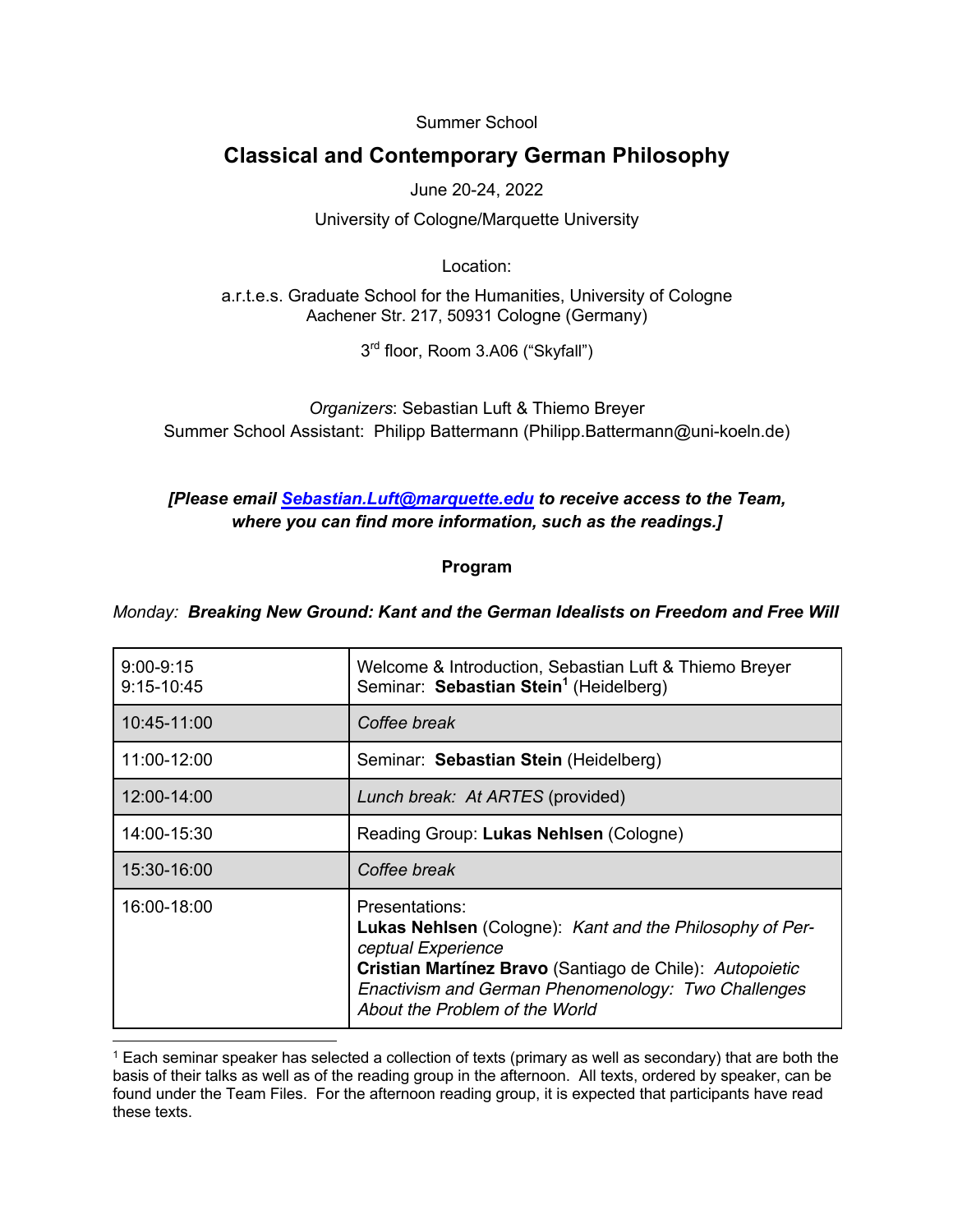*Tuesday: The Neo-Kantians: the Problem of the Human Sciences and the Struggle for Philosophy's Role in Culture*

| 9:00-10:30  | Seminar: Sebastian Luft (Marquette)                                                                                                                                                                                                                                                                           |
|-------------|---------------------------------------------------------------------------------------------------------------------------------------------------------------------------------------------------------------------------------------------------------------------------------------------------------------|
| 10:30-11:00 | Coffee break                                                                                                                                                                                                                                                                                                  |
| 11:00-12:00 | Seminar: Sebastian Luft (Marquette)                                                                                                                                                                                                                                                                           |
| 12:00-14:00 | Lunch break (at leisure)                                                                                                                                                                                                                                                                                      |
| 14:00-15:30 | Reading Group: Hannes Wendler (Cologne)                                                                                                                                                                                                                                                                       |
| 15:30-16:00 | Coffee break                                                                                                                                                                                                                                                                                                  |
| 16:00-18:00 | Presentations:<br>Luigi Filieri (Mainz): Kantian (Non)-Conceptualism in Sellars<br>and Cassirer<br><b>Joanne Wun</b> (Cologne): Abnormality as Modification of Nor-<br>mality – Unfolding the Structural Moments of Psychopathologi-<br>cal Consciousness and their Rootedness in "Normal" Con-<br>sciousness |
| 18:00       | <b>Pre-Dinner Reception</b>                                                                                                                                                                                                                                                                                   |

# *Wednesday: Husserl: Basic Concepts of Phenomenology*

| 9:00-10:30  | Seminar: Thiemo Breyer (Cologne)                                                                                                                                                                                                       |
|-------------|----------------------------------------------------------------------------------------------------------------------------------------------------------------------------------------------------------------------------------------|
| 10:30-11:00 | Coffee break                                                                                                                                                                                                                           |
| 11:00-12:00 | Seminar: Thiemo Breyer (Cologne)                                                                                                                                                                                                       |
| 12:00-14:00 | Lunch break: At ARTES (provided)                                                                                                                                                                                                       |
| 14:00-15:30 | Reading Group: Mira Krebs (Cologne)                                                                                                                                                                                                    |
| 15:30-16:00 | Coffee break                                                                                                                                                                                                                           |
| 16:00-18:00 | Presentations:<br>Hannes Wendler (Heidelberg): Is Phenomenologically Puri-<br>fied Experience Hypoallergenic?<br>Jesús Miguel (Cologne): The Phenomenological Problem of<br>the Consciousness of Emotions and Affective Intentionality |